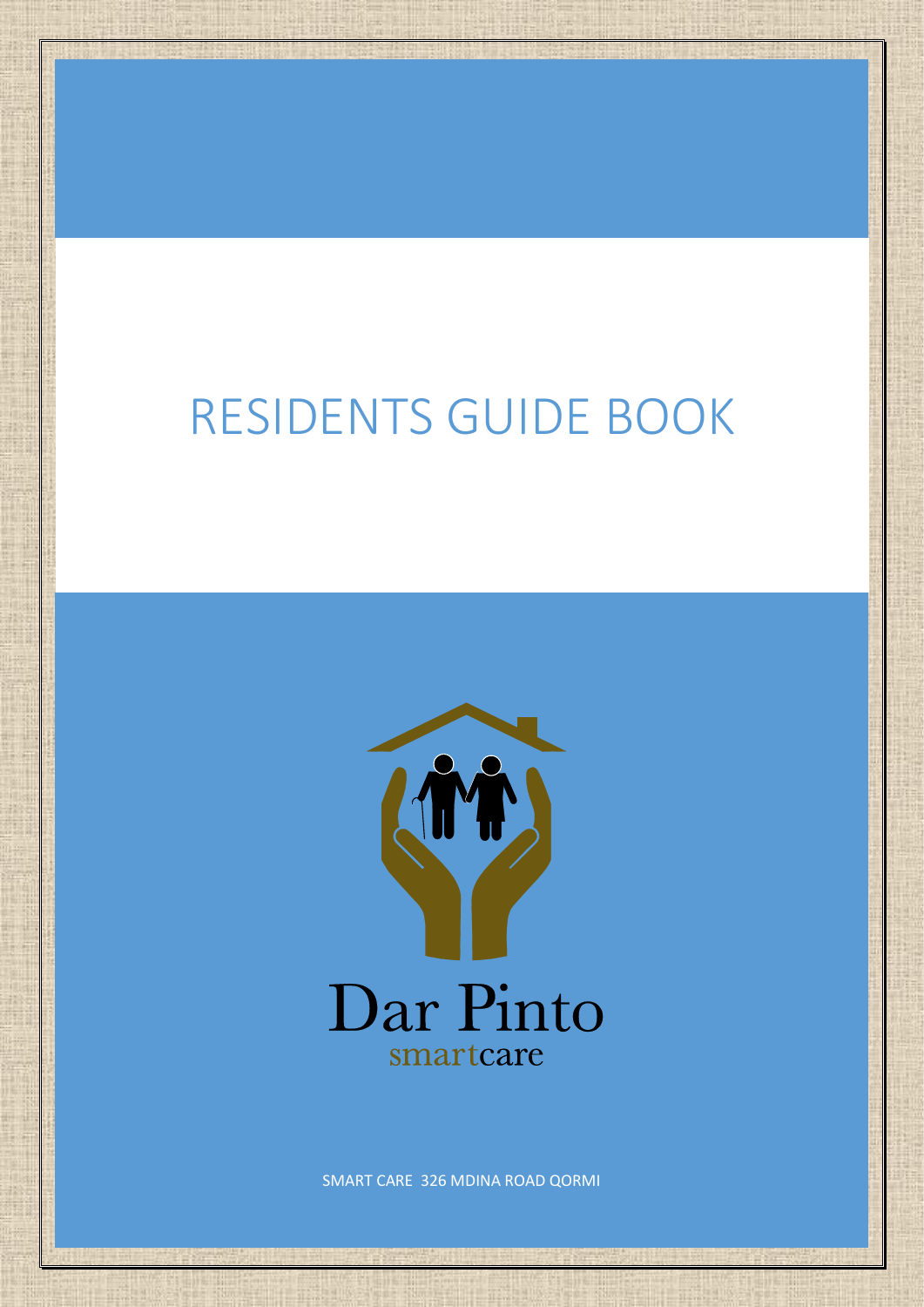Smart Care has opened a 148 bedded nursing home for the elderly in the central town of Qormi. This care home, 'Dar Pinto', opened its doors to residents in December 2018.

Committed to deliver holistic exceptional care, we aim to provide: **S**afe, **M**eaningful, **A**ctive, **R**espectful, **T**ailor-made care.

At 'Dar Pinto', we strongly believe that residents in our care need to be treated as individuals. The dedicated and skilled team of healthcare professionals and caring staff will provide dignifying care in a comfortable homely environment.

#### HEAD OF HOME

Mr. Erich Vassallo graduated as a staff nurse in 1996 from the Institute of Health Care, University of Malta. He started working as a nurse in St Luke's Hospital where he formed part of a team in an acute medical ward specialized in respiratory and cardiology medicine for nineteen years. In the meantime, he took part in the delicate project of migration from St Luke's Hospital to the newly built Mater Dei Hospital. For the last five years Erich was part of the managerial team in the ward when he was promoted to Deputy Charge Nurse. While serving his duties in Mater Dei Hospital in the final three years Erich was leading a team of specialized nurses in a Medical Assessment Unit. Erich is currently reading for a Masters Degree in Health Care Management and Leadership. Within Smart Care Malta Erich has the responsibility of Head of Home at Dar Pinto.

#### HEAD OF CLINICAL SERVICES

A nurse by profession, Ms. Natalie Micallef has graduated in 2012 from the University of Malta with a first-class degree in nursing studies. For six years she has worked at Mater Dei Hospital, first in various settings as part of the hospital's nursing relieving pool, then in a medical ward specialized in respiratory care. For the last year, she has been fundamental in the setting up of a newly-established medical department in Mater Dei Hospital where she was in charge of the dynamic management of the ward. Throughout these years, she has mentored and clinically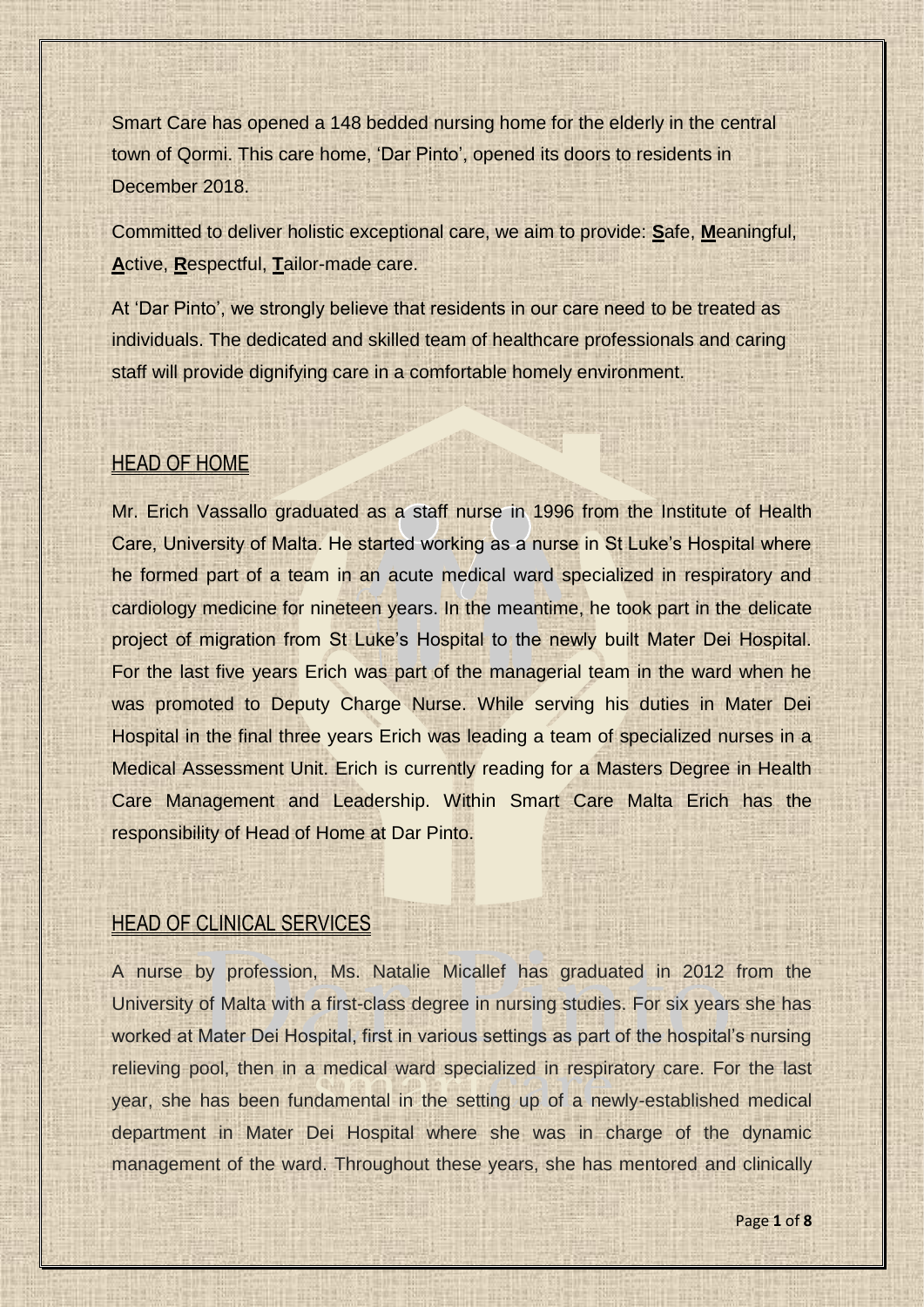examined a number of nursing students and has been involved in the teaching of Clinical Skills at the Faculty of Health Sciences at the University of Malta. Moreover, she was engaged in the assessment process of IVI training for nurses at Mater Dei Hospital. She has attended various conferences and workshops and is currently reading for a 'Masters Degree in Respiratory Medicine' at the University of South Wales. Within the Smart Care organisation, Natalie is assigned as the Head of Clinical Services at Dar Pinto.

## **RECEPTION**

The reception will be open from 7am to 9pm Monday to Sunday including festive and public holidays. Main door will be locked outside hours. For assistance outside these times you are kindly advised to call on tel: **27334499** or e-mail on **info@smartcaremalta.com.** 

## VISITING HOURS

Visiting hours at the care home are from **9.30am to 11.30am** and **3.30pm to 9pm.** Visitors are encouraged to visit as much as possible within the designated hours. Family members are encouraged to visit their residents in common areas as much as possible in order to respect the privacy of other residents that are room bound. If visits do occur in the residents' room not more than 2 visitors are allowed so that privacy and clinical practices are respected. The management reserves the right to modify visiting hours as appropriate and may also refuse entry if deemed necessary.

# PHARMACY SERVICES

On admission residents are to provide an updated medical report from their medical practitioner, including a detailed treatment list. POYC prescriptions and supplies will be provided by the staff at Dar Pinto. All medications are to be handed over to Dar Pinto staff on admission.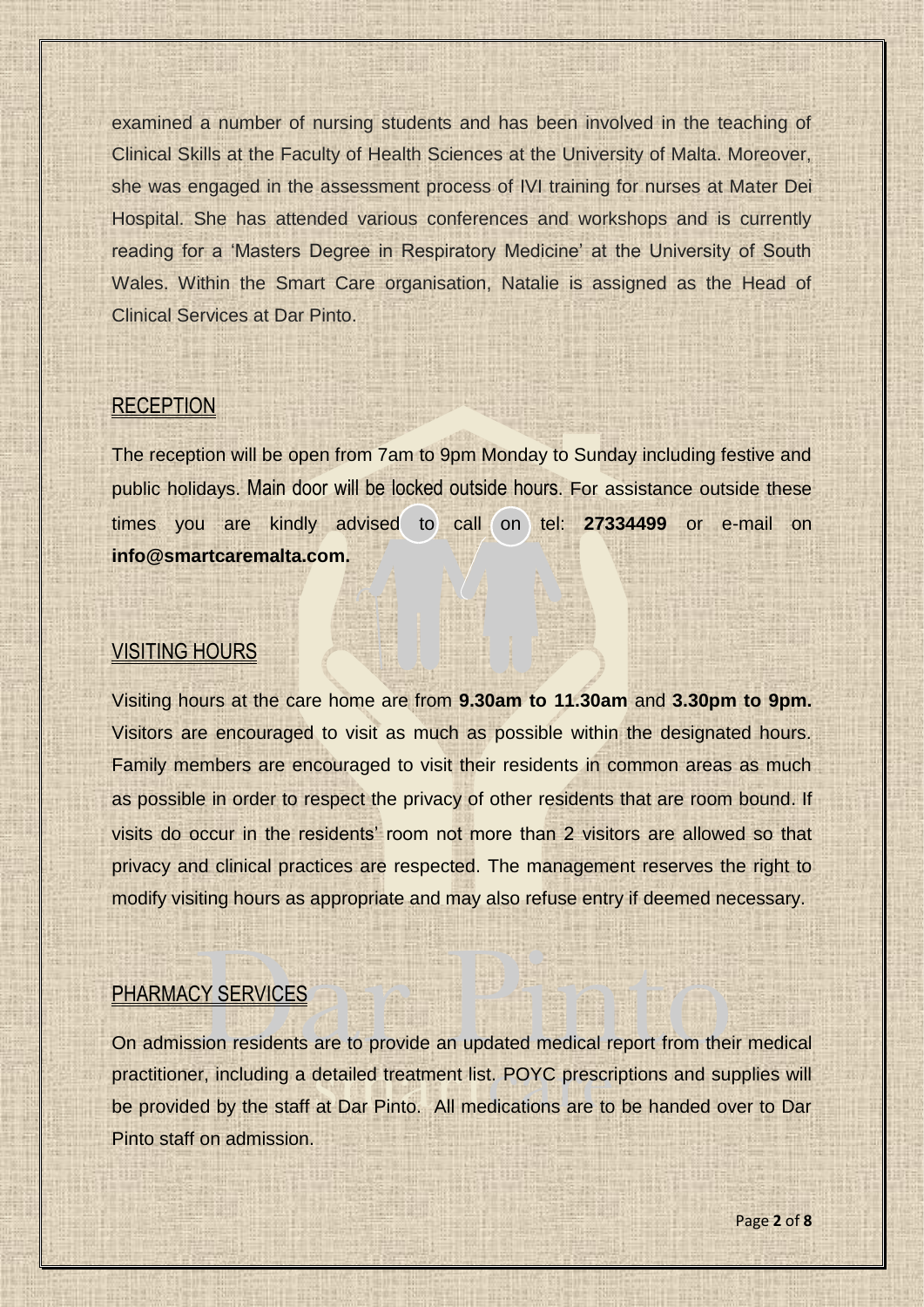## GENERAL PRACTITIONER

On admission residents are asked to provide contact details of their own doctor. If the need arises residents are to pay the doctor themselves after the visit. If the resident wishes a doctor can be provided by Dar Pinto. Any appointments for consultations that require transfer to Mater Dei Hospital or other government institutions raised by the doctors will be coordinated by our staff and a member of staff will be accompanying the resident with the transport van provided by Dar Pinto.

## ALLIED HEALTH PROFESSIONAL SERVICES

Dar Pinto has at its service a number of allied health professionals.

## BLOODLETTING AND/OR INVESTIGATIONS

Bloodletting is offered on site. If the need arises for the resident to attend health centers for further investigations, transport will be provided.

## MEAL TIMES

Residents will receive their meals in fully equipped and pleasing dining rooms. Meals will be divided in three main meals namely **breakfast, lunch and dinner.** Breakfast will be served on every floor in the residents' rooms. Tea and coffee will also be served and made available during the remaining hours in pantries on each floor in designated kitchenettes. These kitchenettes are equipped with fridge, microwave and toaster to facilitate patients and their relatives in preparing snacks at any time they please.

#### ROOM ALLOCATION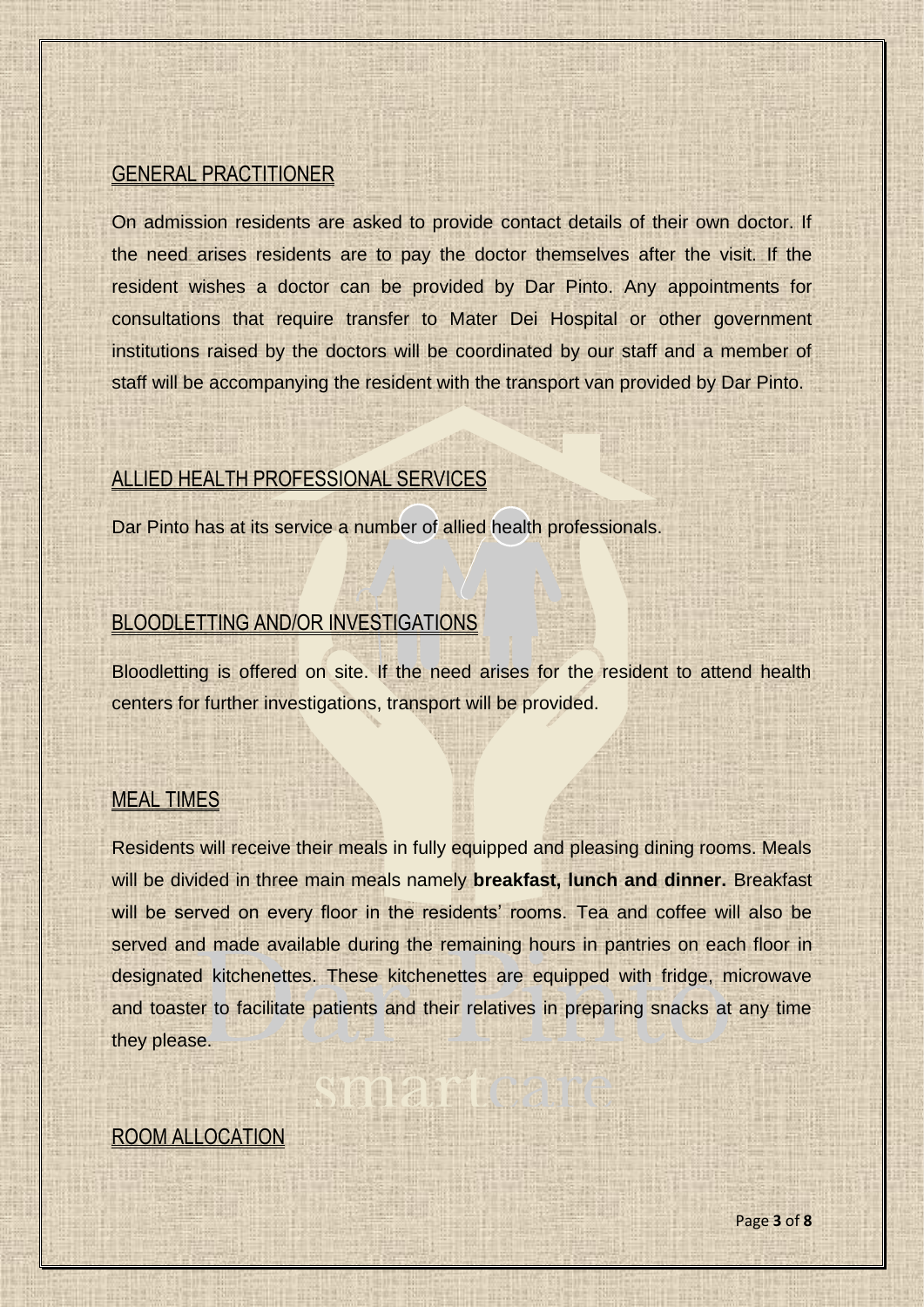Room allocation is designated according to the level of dependency and general medical condition of the resident. Although every effort will be made to keep the assigned room as long as possible the management reserves the right to move the resident should the need arise. All rooms at Dar Pinto are provided with airconditioning and en-suite bathrooms. Ample natural light is present from windows and/or balconies in every room. A telephone set is made available for every patient next to his bedside where he/she can receive calls.

## MONEY AND VALUABLE ITEMS

Dar Pinto is not responsible for the loss or theft of any belongings left in the residents' rooms. Residents can avail of the safety deposit box at Dar Pinto where a receipt will be provided for any items placed in the safety deposit box. If residents opt to keep any money or valuable items they are advised to keep this to a minimum (not more the €50) and are encouraged to make use of the personal lockable wardrobe provided. If the resident expresses the wish to get any personal items from home approval must be given from the Head of Home. A T.V. set is available in each room. No pieces of furniture, equipment or furnishing are allowed accept in special cases as approved by Dar Pinto management. When and for which ever reason the resident leaves Dar Pinto relatives are asked to vacate the room and belongings within 48 hours of discharge. Dar Pinto reserves the right to vacate the room and dispose of the items as appropriate. Any costs pertaining to removal and/or disposal of unclaimed belongings shall be paid by the family.

#### RESIDENTS' MAIL

Any mail received for the residents will be delivered to their room. Dar Pinto's address is 326 Mdina Road Qormi.

#### **MORTUARY**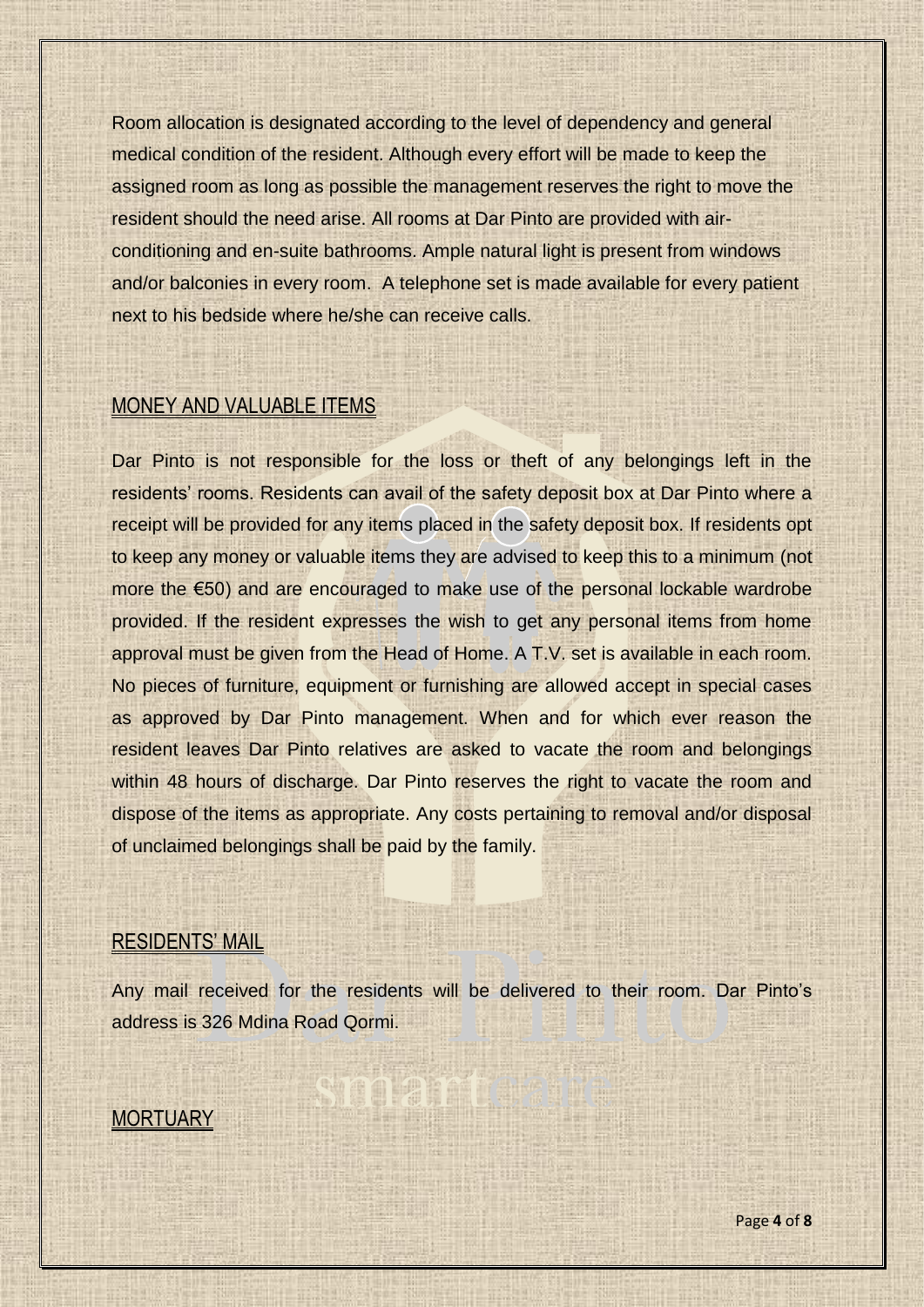A mortuary room is available at Dar Pinto in the case of a passing of a resident. Details of the funeral services are to be settled by the relatives and information is to be passed on to the management.

#### HAIRDRESSER/BARBER

Grooming services are available on request by appointment. This is done in the form of hairdressers, barbers or beauticians depending on the resident's needs and wishes.

## RELIGIOUS SERVICES

Religious services are provided at Dar Pinto in the form of a mass which will is held in the chapel situated on first floor. Holy communion is provided at the bed side for those residents that are unable to attend mass due to their inhibiting physical condition.

# SAFETY AND SECURITY

One of our main priorities is the safety of our residents and staff members. It is obligatory to follow the instructions provided in this guide book and also any other instructions provided by Dar Pinto Staff. Various CCTVs are installed in common areas to aid in the ability to sustain good levels of safety and security. All relatives visiting will be asked to sign while entering at Dar Pinto in order to facilitate a track record if the need arises. Dar Pinto is equipped with the latest fire safety material including fire retarding equipment, fire alarms, escape routes and fire extinguishers. Fire drills are performed on a regular basis.

#### **LAUNDRY**

Laundry services are available at Dar Pinto in order to provide clean linen to all its residents. If relatives are unable to wash the resident's own clothes, at Dar Pinto we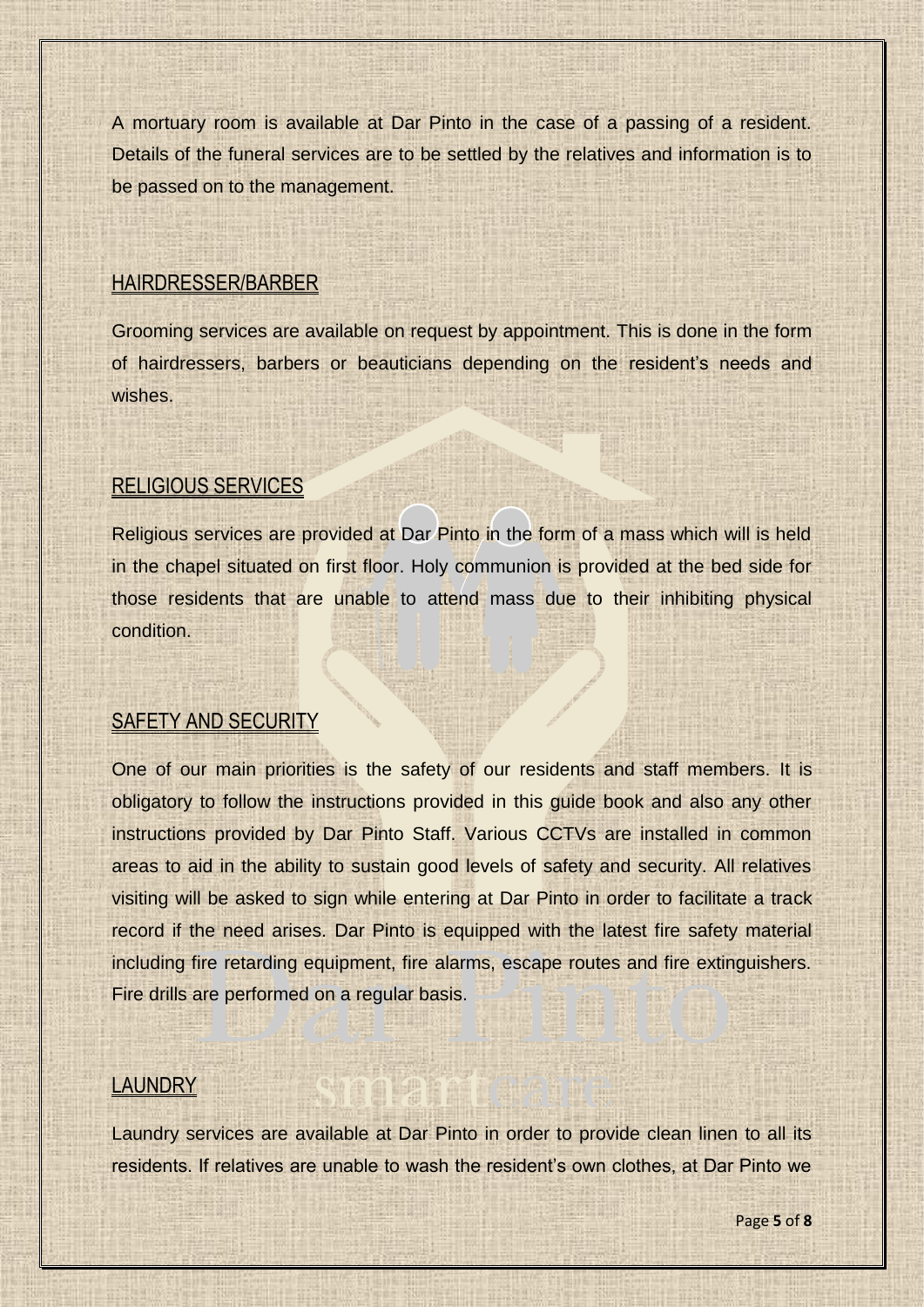can provide the service. All personal garments are to be clearly labelled. Unlabeled clothes will not be washed at Dar Pinto's Laundry. Drying/hanging of clothes is unacceptable in any part of the home.

## HOUSE KEEPING

A house keeping team provides daily cleaning services throughout Dar Pinto to ensure a complete clean and hygienic environment.

# **ACTIVITIES**

We are committed to promote active aging through several activities for our residents. Our care program includes activities such as crafts, art, music, movies, games and reading. Outings will also be organized by our activity coordinator regularly. A schedule of activities will be published in advance. Our residents are encouraged to participate as much as possible.

## **SMOKING**

In accordance with law on smoking in public places and the protection of nonsmokers it is strictly prohibited for residents, relatives and staff members to smoke inside the care home. Outdoor areas have been identified as smoking areas.

## GENERAL RULES

1. On admission, staff will show the resident and family around and answer any questions that they might have.

2. Dar Pinto reserves the right to use any equipment or aids in order to provide the safest and holistic care for the residents. This may also include the use of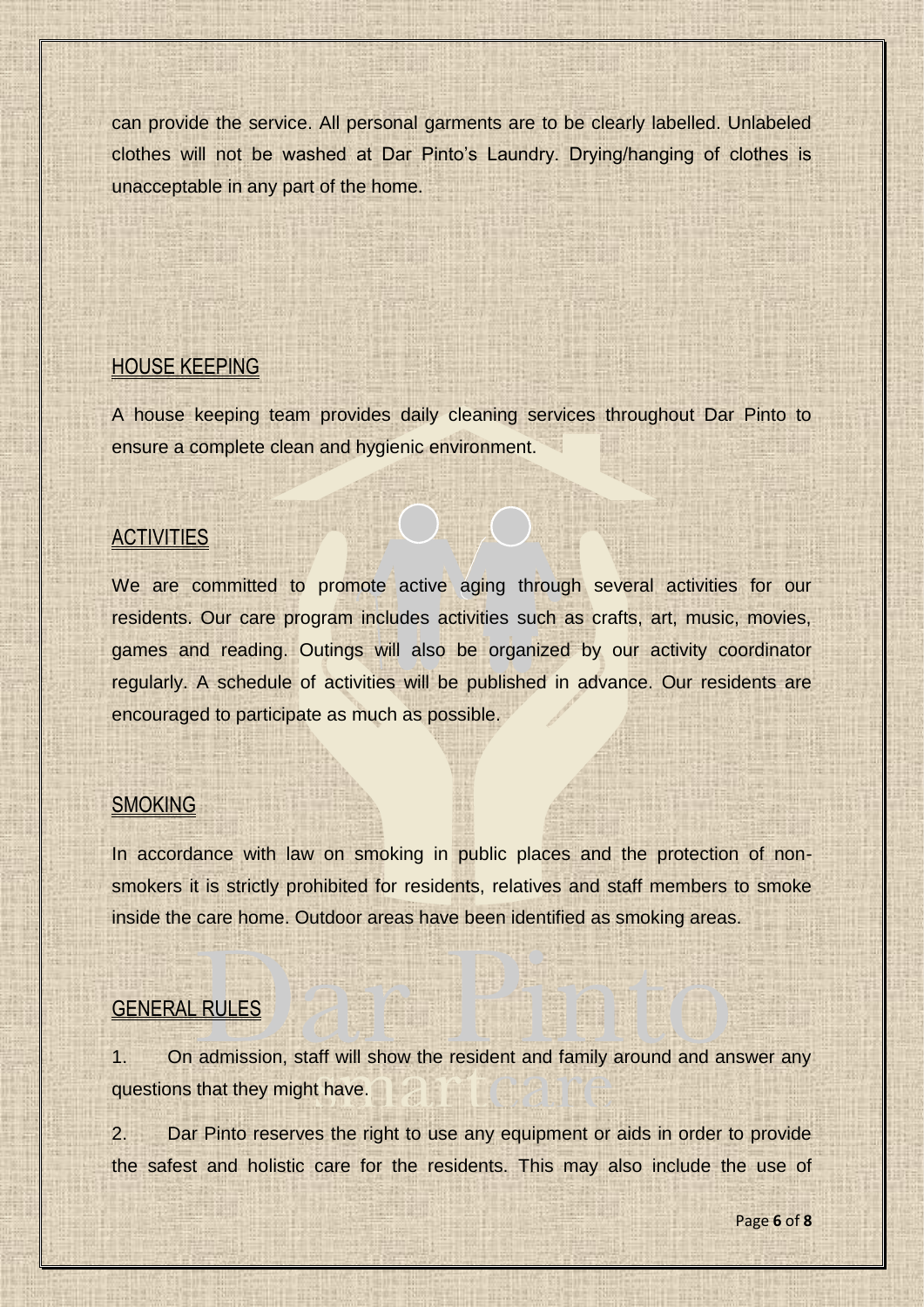restrainers should a resident be of danger to harm self or others. Prior to restraining, a thorough clinical assessment is done and documented.

3. Dar Pinto has a zero tolerance for any type of abuse on residents and staff. The residence reserves the right to take the necessary action as deemed appropriate.

5. Responsibilities on willful damages should be borne by the perpetrator.

6. Dar Pinto may stop visitors on its premises should there be sufficient ground to prevent any serious detriment to residents, staff or infrastructure.

7. Relatives are not allowed in dining areas during meal time. No food is allowed out of the dining area.

8. Personal care items like, but not exclusive to, soap, creams and lotions must be provided by the family.

9. Residents, staff and relatives are to wear decent clothes within Dar Pinto.

10. Additional nappies exceeding the number supplied through Welfare Committee will have to be bought by relatives.

11. No staff is authorized to receive payments except from the Residence's Administration

12. Staff should be informed of any faults so that remedial action is taken.

13. Incident reports can be logged at the reception.

14. Staff members cannot act as witness during wills or power of attorney

15. All information is kept confidential and anonymity is kept throughout.

#### **DISCLAIMER**

Dar Pinto is governed through a set of Policies and Procedures in line with the National Minimum Standards and set Key Performance Indicators. If and for any